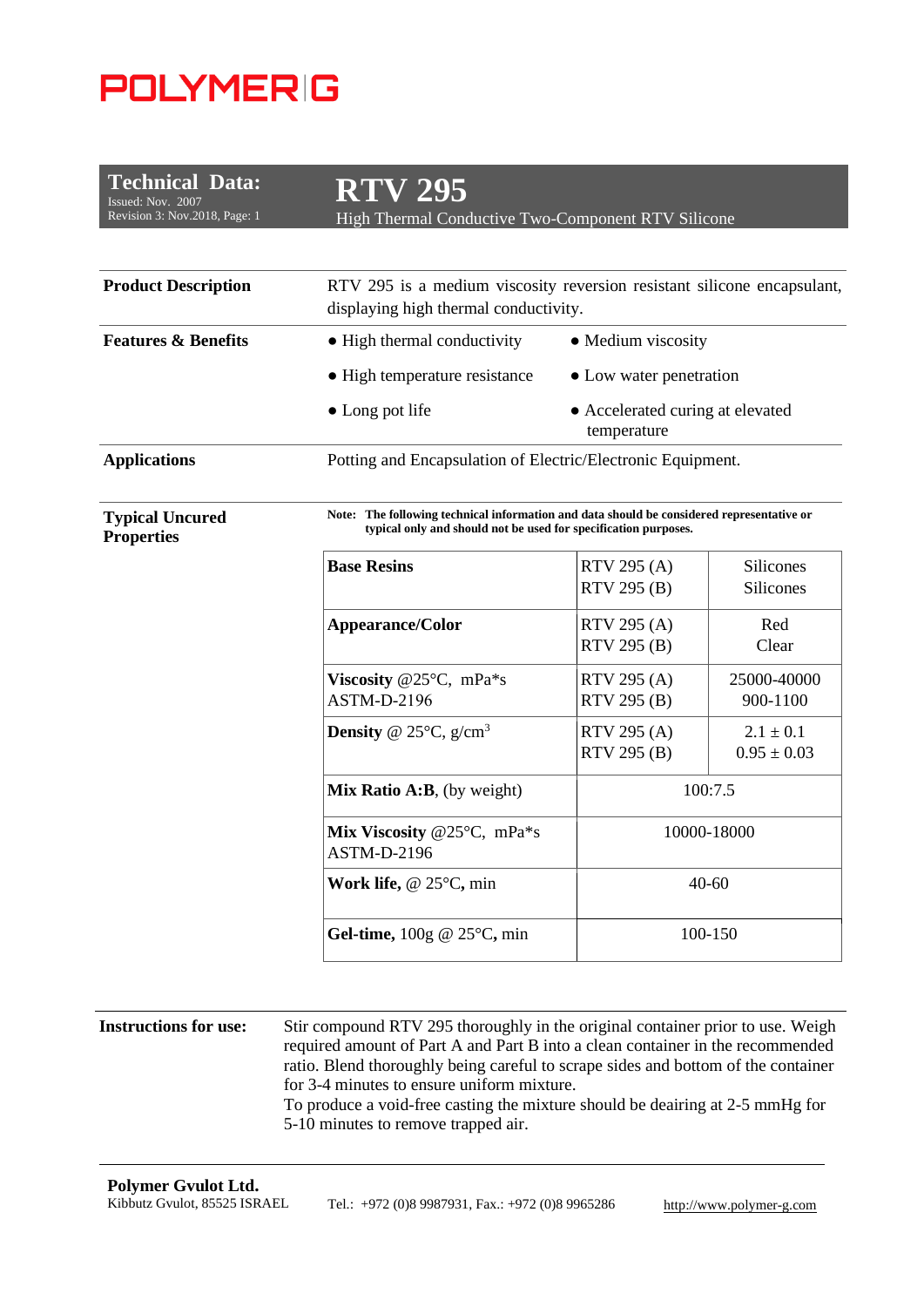

Tel.: +972 (0)8 9987931, Fax.: +972 (0)8 9965286 [http://www.polymer-g.com](http://www.polymer-g.com/)